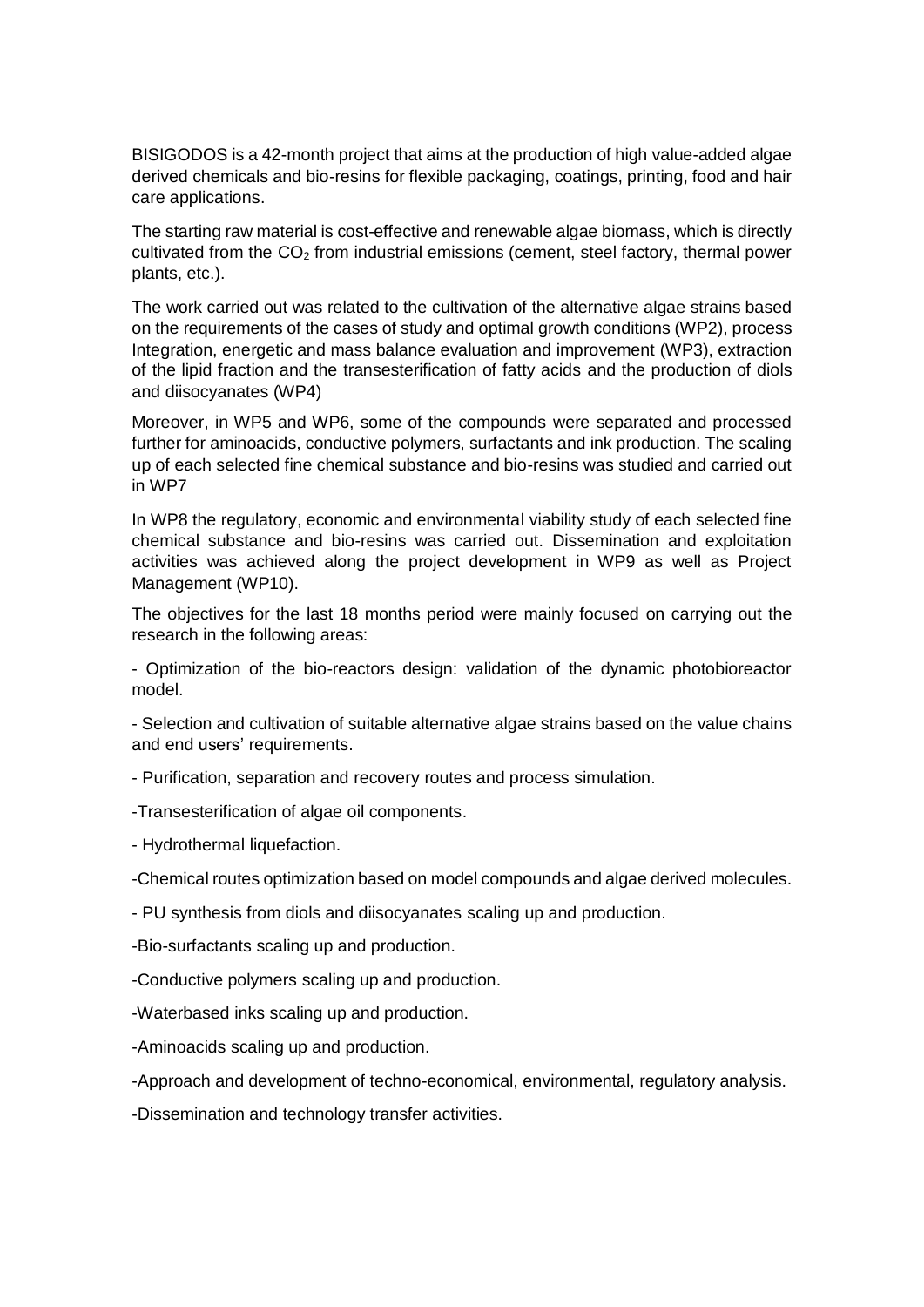

**Figure 1.** Photographs of UV mutagenesis of *Rhodosorus marinus* a) for the control, b) 15 seconds, c) 30 seconds, d) 60 seconds and e) 120 seconds of exposition at dilution of  $10^{-3}$ .



**Figure 2.** Different NaCl concentrations (left to right: 2 g/L, 5 g/L, 10 g/L, 20 g/L, 30 g/L, 35 g/L, 40 g/L) of the culture medium of *S. platensis*



**Figure 3**. 20 days later than figure 4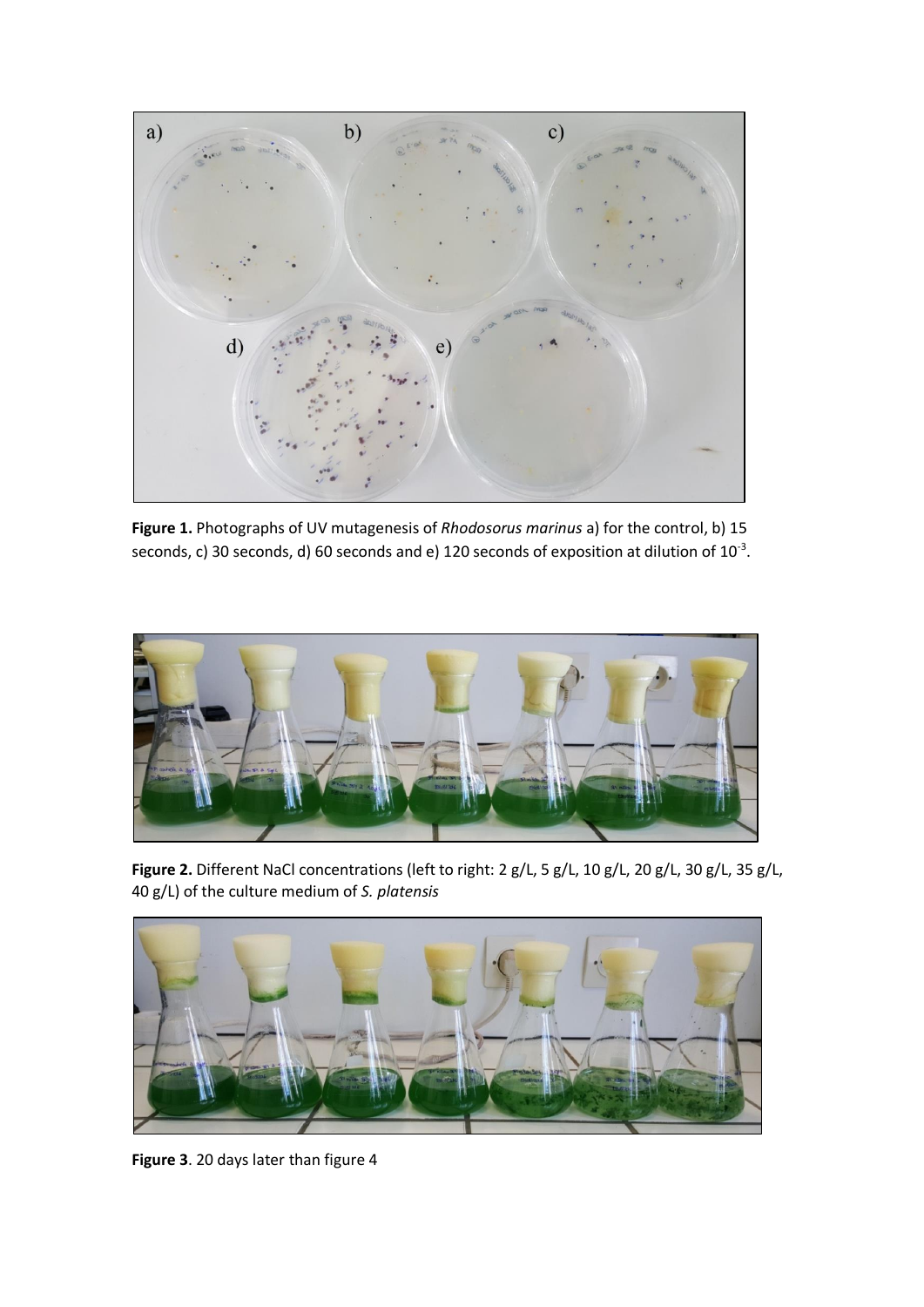

**Figure 4**. Culture of *S.platensis* (left bottle) and culture of *S.maxima* (right bottle) received at BFS facilities



**Figure 5**. Culture of *S.maxima* in 5L flask